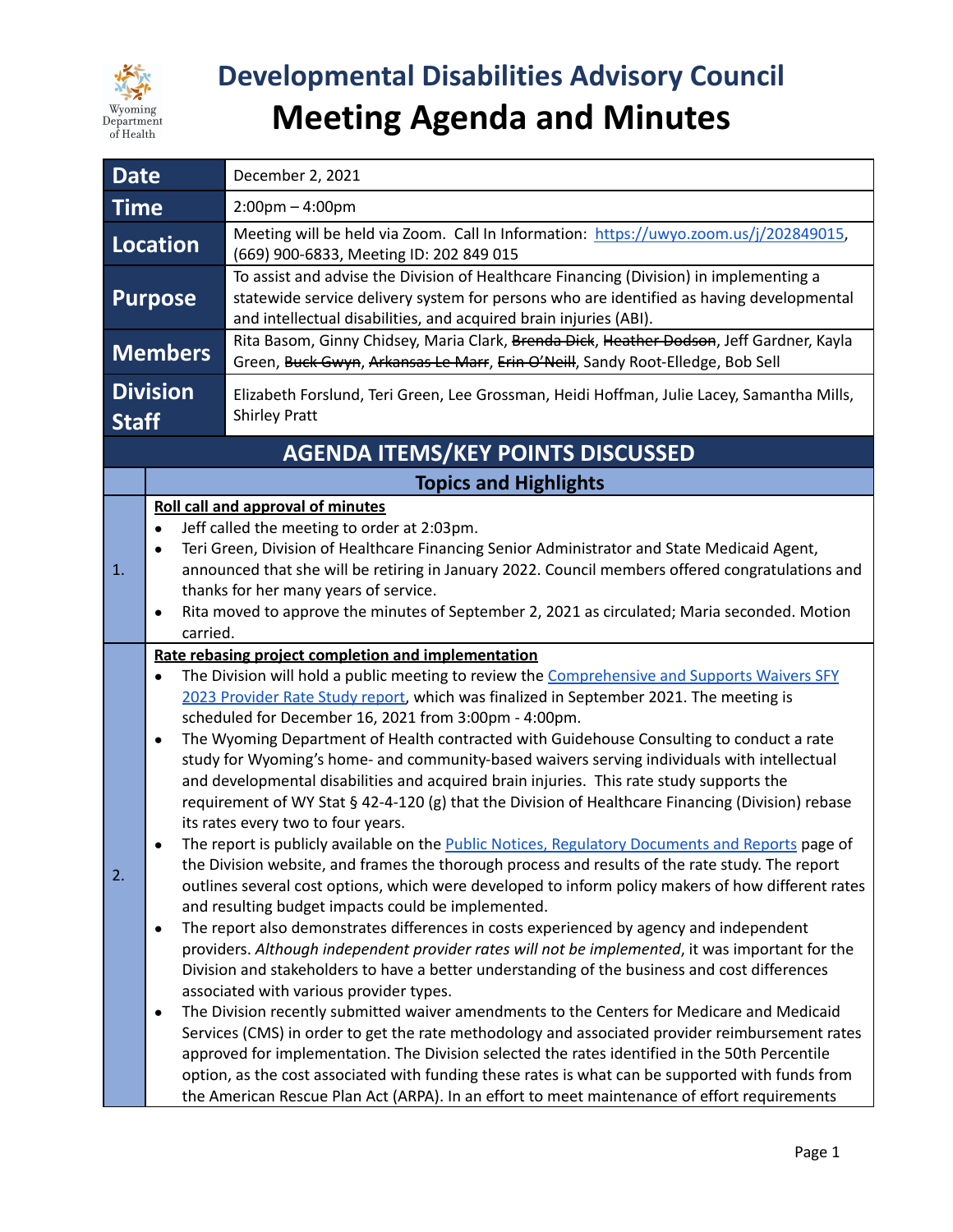

3

## **Developmental Disabilities Advisory Council Meeting Agenda and Minutes**

imposed by CMS, the Division will not decrease any reimbursement rates. The amendments are expected to be effective on February 1, 2022.

- The Division will publish a Frequently Asked Questions document and provide ongoing communication with stakeholders as the rates are being implemented.
- Member question: Will there be cuts to the waiver budget? *Division response: Neither the Department of Health nor the Governor are proposing reductions to the waiver budget.*
- *●* Member question: Will adjustments to participant plans all be made in February, or as new plans are submitted? *Division response: Providers will be able to bill using the new rates beginning February 1, 2022. The Division will send guidance to providers on how to handle billing.*

## **Division updates**

- American Rescue Plan Act (ARPA)
	- $\circ$  The Division was required to submit an initial spending plan to CMS that identified the enhanced funding that Wyoming anticipated, as well as the activities we intended to implement as part of the ARPA. This spending plan has received partial approval from CMS.
	- $\circ$  The Division is required to submit an updated spending plan every three months. Each spending plan submission is available on the Division website at: [https://health.wyo.gov/healthcarefin/hcbs/hcbsarpa/.](https://health.wyo.gov/healthcarefin/hcbs/hcbsarpa/) The next update is due January 14, 2022.
	- $\circ$  Wyoming was selected as one of seven states to participate in a program to provide targeted technical assistance in developing a comprehensive project plan to help states turn activities identified in their spending plans from concept to reality.
	- o Member question: How are the ARPA funds and rate increase connected? *Division response: The Division will use ARPA funding to pay for the rate increase.*
	- o Member question: Is the 75% option identified in the rate report an option? *Division response: The Division is moving forward with the rates established in the 50th Percentile option since the ARPA funding will cover that cost. The Division will not be implementing the 75th Percentile model.*
	- o Member question: Will the ARPA funds address cost of living increases in the Jackson area? *Division response: The reimbursement rate increases will be implemented statewide. Participant-direction is an option, and allows for some flexibility in how participants and employers of record assign wages.*
	- $\circ$  The intent of the Division and CMS is that the majority of the increased funding that providers receive as a result of the wage increase are passed along to direct support staff members through wages and compensation.
	- The Director of Health is part of the Governor's strikeforce that is discussing statewide ARPA funding. He has suggested that ARPA funding be used to address workforce issues across all healthcare systems.
- Electronic visit verification (EVV)
	- The EVV system is in the final stages of development. The date the system will be available to providers is now anticipated to be some time in early January, rather than December. This system must integrate with the new Benefits Management System (BMS). The Division is still working through some final implementation issues with BMS, so the go live date for EVV has been delayed.
	- Once the system goes live, providers will need to attend training and become familiar with the system. The system will be required beginning February 28, 2022.